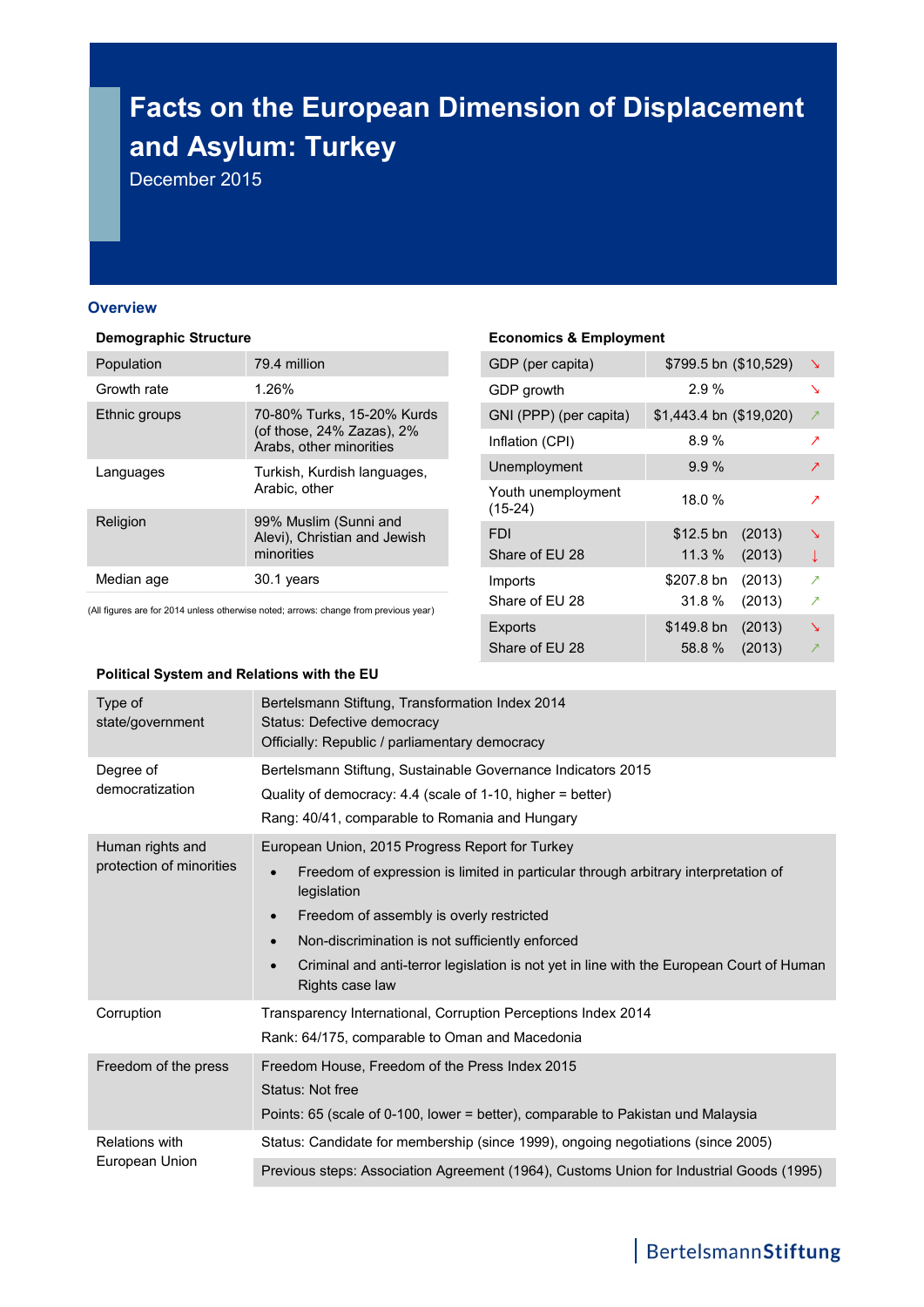

## © UNHCR/Global Appeal 2015

### **REFUGEE SITUATION IN TURKEY**

| Category                                  | Country of origin and transit country                                                                                                                                                                                                                                                                                                                                      |
|-------------------------------------------|----------------------------------------------------------------------------------------------------------------------------------------------------------------------------------------------------------------------------------------------------------------------------------------------------------------------------------------------------------------------------|
| <b>Number</b>                             | Uncertain; 2.3 million registered Syrians and other refugees from Iraq, Iran,<br>Afghanistan, Pakistan and Bangladesh                                                                                                                                                                                                                                                      |
| Housing                                   | Some 20% are living in camps, approx. 80% live outside of the camps in Turkish cities<br>in mostly precarious circumstances.                                                                                                                                                                                                                                               |
| Status of refugees                        | Refugees and migrants are tolerated as "guests" receiving temporary protection and<br>are not recognized as refugees per se. They therefore receive no social welfare<br>benefits, no work permit, no credit rating and no right to own property.                                                                                                                          |
| Funding                                   | UNHCR appealed for \$624 million as part of its Syria Regional Refugee Response for<br>2015. By December it had received only some 35% of the total amount.<br>According to the Turkish government, it has spent some \$8 billion on the refugee crisis<br>to date.                                                                                                        |
| Irregular border crossings<br>into Greece | 581,640 (Jan–Oct 2015) according to the Frontex border protection agency; weather<br>conditions and increased efforts by Turkish authorities are reducing the number of<br>crossings (last week of October: approx. 52,000; last week of November: approx.<br>5,300). A smaller number of attempts have been made to enter Bulgaria and Ukraine,<br>in addition to Greece. |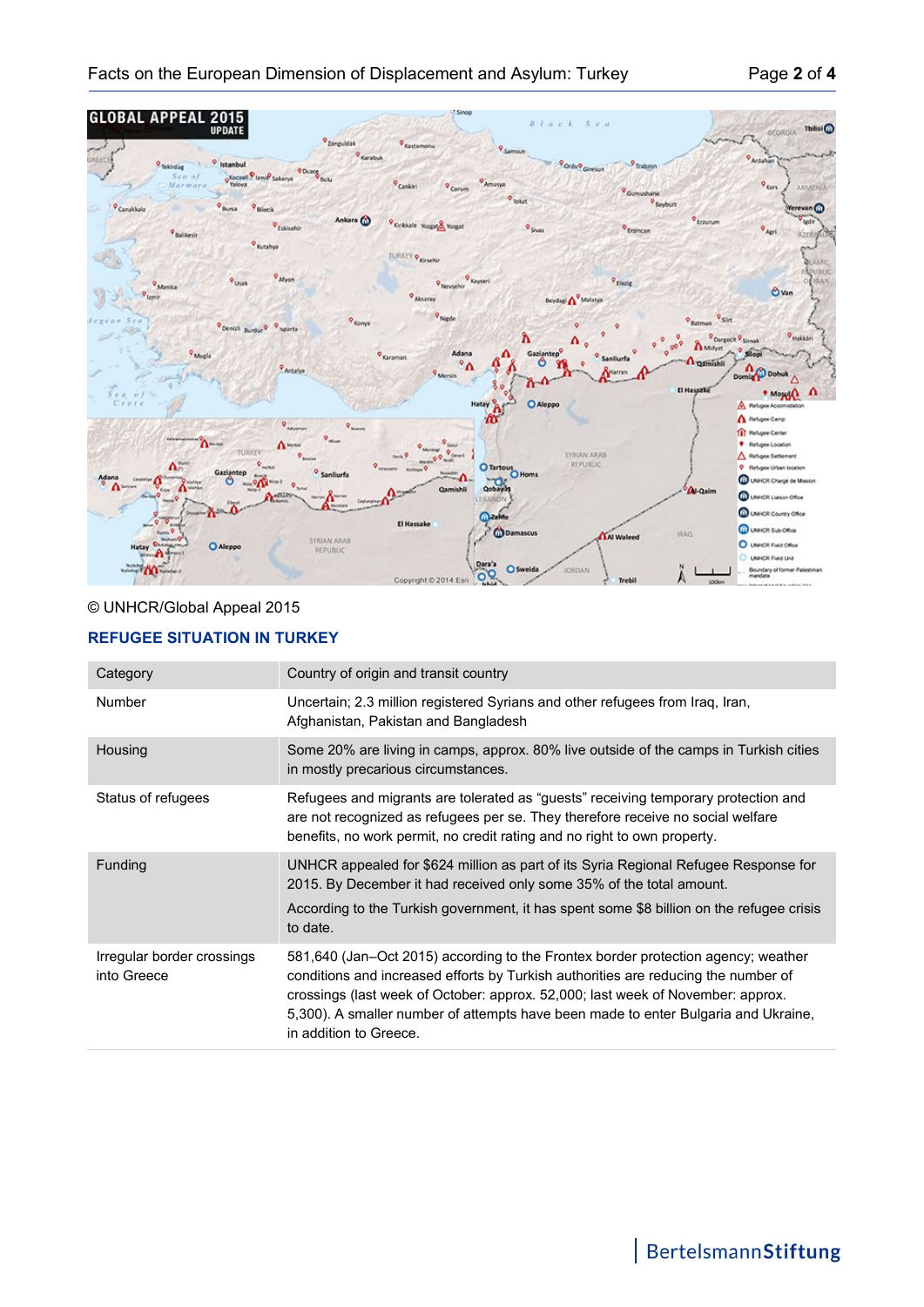Turkey is, on the one hand, the country of origin for Kurdish refugees who have left the country as a result of fighting between the Turkish army and the PKK. On the other hand, Turkey is primarily a transit country for migrants and refugees from the neighboring nations of Syria and Iraq, as well as from Iran, Afghanistan, Pakistan and Bangladesh and for Palestinians from Lebanon.

Turkey's economy – first and foremost its tourist industry – benefits enormously from visa-free travel for people from many countries in the Middle East and South and Central Asia. Among those countries are Syria and Iran, which means many people fleeing warfare or looking to improve their circumstances can take advantage of visa-free entry into Turkey, which then becomes a springboard for their onward journey to Europe.

The some 80 percent of migrants and refugees who live in Turkey's cities instead of its refugee camps, which are mostly in remote locations, exist in "parallel societies" as a result of the lack of opportunities for integration. They create their own internal economies, and some are illegally employed in low-wage jobs.

#### **Outlook**

It is highly probable that there will continue to be considerable migrant inflows into Turkey and, subsequently, Europe. The underlying factors are the "guest status" accorded by Turkey coupled with the lack of prospects of returning home; the dynamics generated by the diaspora; the armed conflicts with the Kurds; the precarious situation in the refugee camps in northern Iraq; the wars and conflicts in Afghanistan and Pakistan; the ongoing warfare in Syria and northern and western Iraq; and the opportunity people from Iran and from Central and South Asia have to improve their prospects by joining refugees fleeing armed conflicts.

#### **ASSESSMENT**

#### **Response to refugees**

Turkey is an important transit country and country of origin for migrants and refugees entering the EU. Only in November 2015 did Brussels and Ankara establish a plan for managing the inflow. Turkey is to reduce the number of illegal immigrants entering the EU, improve conditions for refugees and increase border protection.

In return, the EU has announced it will reactivate the accession process, make it easier to obtain visas and pay Ankara some €3 billion over the next two years.

As a result of the refugee crisis and the wars in the Middle East, time is of the essence. Brussels and Ankara must quickly introduce joint measures for protecting both borders and migrants in the Aegean and the Balkans. Turkish authorities require assistance from the EU to manage the borders with Iran, Iraq and Syria. Ankara and Brussels must work together to aid UNHCR as it supplies the refugee camps and improves conditions there. Since most refugees in Turkey find themselves living in precarious circumstances, Ankara and Brussels should create a joint system for providing assistance, which could be financed from the  $\epsilon$ 3 billion "Turkey fund." Since many refugees would like to remain in Turkey for cultural reasons and because of its proximity to their native country, Brussels should use its influence in Ankara to ensure they receive residence permits that allow them to work legally, acquire property, purchase insurance and ensure their children have access to education. In addition, the Turkish government's policy of visa-free travel must be addressed during future negotiations aimed at reducing visa requirements for Turks entering the EU.

#### **Ambivalent regional policy**

From the European perspective, Turkey is a key actor in the Balkans as well as a strategic bridgehead in the Near and Middle East and to Central Asia. Along with Iran and Saudi Arabia, Turkey is one of the regional powers that have a critical role to play in ending the civil wars in Syria and Iraq, since that is where these regional powers are providing support to the various combatants and militias.

At the same time, Ankara's regional policy is ambivalent. It is at odds with the west, since it is taking greater military action against parts of its own Kurdish population, especially the PKK, than it is against the Islamic State (ISIS). Since Ankara supports Iraqi Kurds, it is at odds with Bagdad. Since it is fighting Syrian Kurds, it is at odds with the United States. Finally, Ankara is at odds with Moscow, since Russia is fighting Syrian Turkmens and supporting Syria's dictator, Bashar al-Assad,